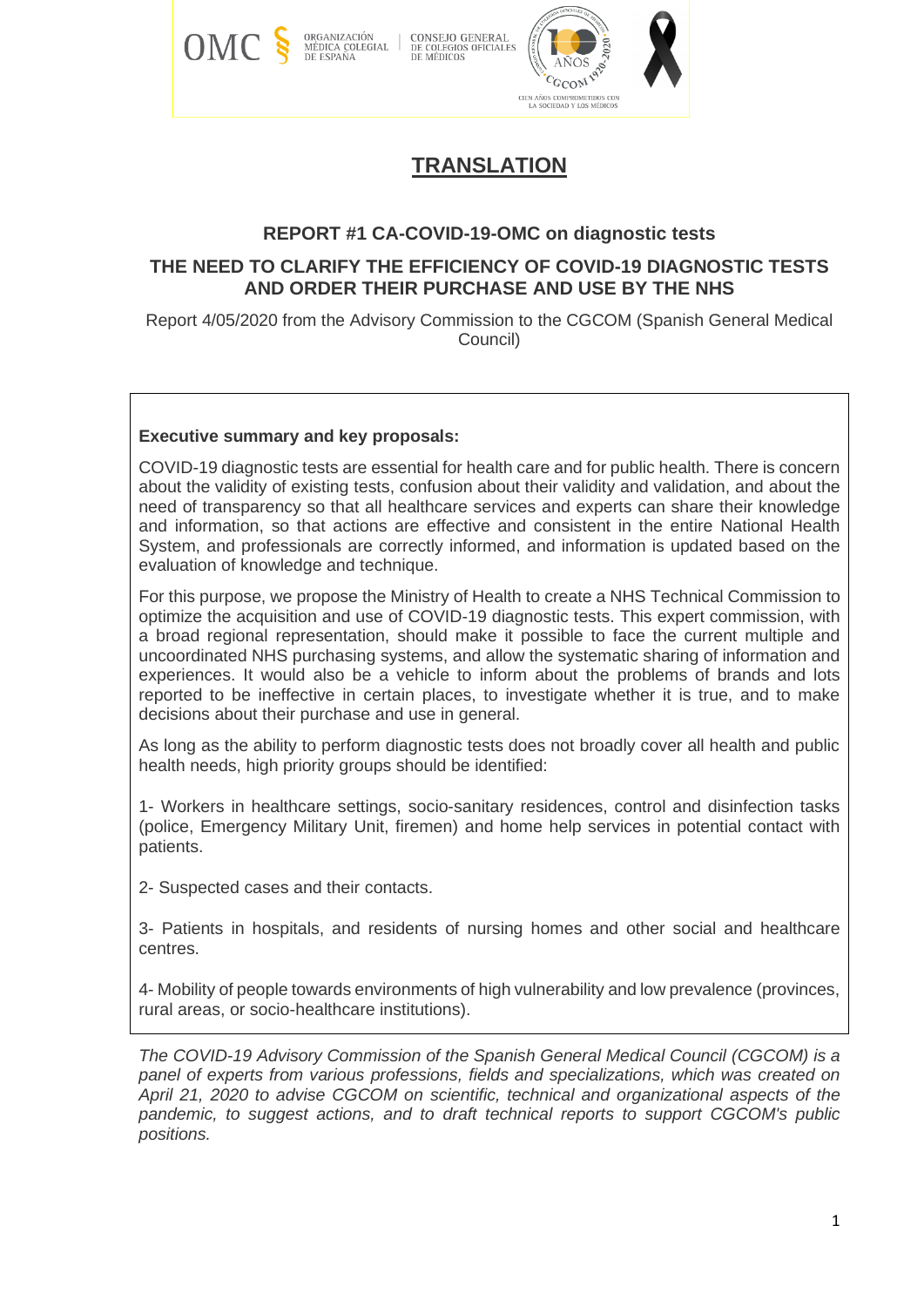

CONSEJO GENERAL DE COLEGIOS OFICIALES<br>DE MÉDICOS



The CGCOM Advisory Commission for COVID-19 discussed the diagnostic tests available and necessary for the epidemiological and clinical approach to this pandemic. It is considered a key issue, because only with an accurate diagnosis through validated analytical tests is conceivable a reliable clinical and public health strategy.

Doctors and other health professionals observe with great concern the confusion and lack of information about the existing tests, their validity, their usefulness and their use. Although the scientific difficulties underlying a new health problem are understood, the maximum transparency of the information that exists and that becomes available would be highly beneficial.

The contributions of the experts and the contributions received in the Advisory Commission's Work and Discussion Forum make it possible to forward this **Report # 1** on diagnostic tests to the CGCOM Board, in order to formulate scientific, technical and professional criteria on the subject, and its eventual use in future CGCOM positions.

# **a) The validity problems of the diagnostic tests.**

In this strategic input, scientific-technical aspects are combined with those of purchase and distribution. It is not only a qualitative but a quantitative problem: knowing what types of diagnostic tests, for what situations and with what characteristics of sensitivity, specificity, predictive values and appropriate indications for their use.

The CE marking does not currently provide any guarantee on the clinical use characteristics of the tests, unless accompanied by a declaration of conformity of Directive 98/79/EC (in vitro diagnostics medical devices) by the manufacturer; for this reason, tests carried out before or after their purchase are essential to evaluate the real effectiveness of these diagnostic technologies.

> *Information on:* Guidelines on COVID-19 in vitro diagnostic tests and their *performance. COMMUNICATION FROM THE COMMISSION: here: [https://ec.europa.eu/info/sites/info/files/testing\\_kits\\_communication.pdf](https://ec.europa.eu/info/sites/info/files/testing_kits_communication.pdf)*

Tests, both serological and PCR, are approved by a process called self-certification according to which the only obligation is to notify the AEMPS (Spanish Agency for Medicines and Health Products) that a product is placed on the market with "CE mark". If an inspection is made, the manufacturer will have to make the technical dossier available to the Agency, where all the trials done to develop and validate the test must be recorded. Therefore, this procedure (and CE marking) doesn't guarantee that the test has been validated.

Unfortunately, the EU Regulation 2017/746 on *in vitro* diagnostic medical devices, with which the EU wanted to solve this problem of validating the product before selling it, is not yet mandatory (moratorium period until 2021). It will be mandatory in 2021.

> *Information about CE Marking here: [https://europa.eu/youreurope/business/product](https://europa.eu/youreurope/business/product-requirements/labels-markings/ce-marking/index_es.htm)[requirements/labels-markings/ce-marking/index\\_es.htm](https://europa.eu/youreurope/business/product-requirements/labels-markings/ce-marking/index_es.htm)*

However, the use of this mark should be considered as an additional criterion in the selection of equipment and tests. The information about the sensitivity and specificity of the tests in the case of serologies should be provided weekly from the beginning of the infection instead of globally.

It is important, due to this lack of information, that the National Centre for Microbiology of the Carlos III Health Institute validates PCR tests before placing them on the market. In addition, acquisitions should be made with a technical report from laboratory specialists.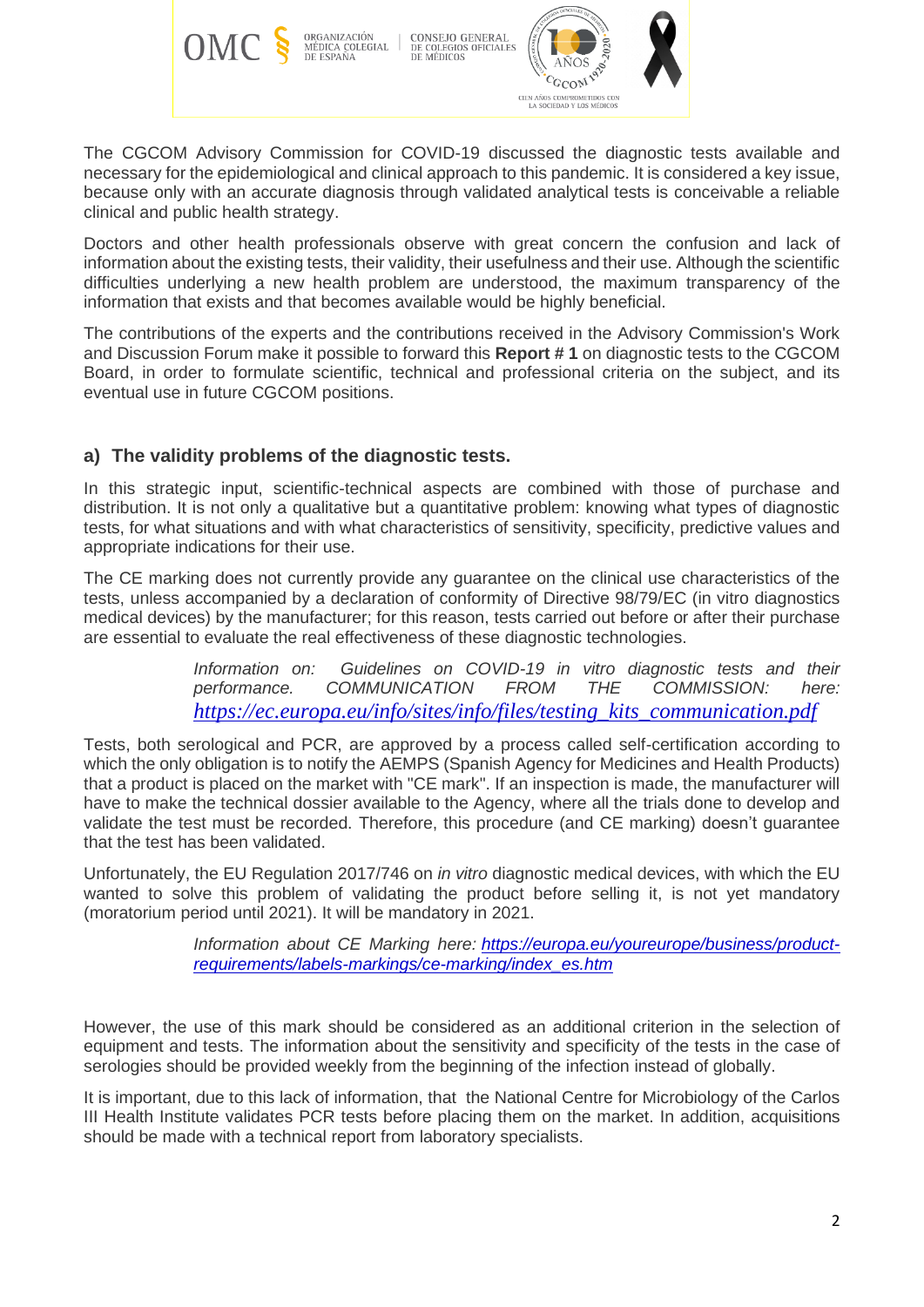

# **b) Problems related to the use of diagnostic tests.**

Proper use of a test requires a good clinical and public health judgment. The test request must include the patient's situation, the date of onset of symptoms and the purpose of this request. For example, in the case of a healthy person, a negative PCR is enough. In the case of a patient with symptoms, a negative

PCR is not excluding, and it would be necessary to carry out a second determination accompanied by serology from one week after the onset of symptoms.

PCR tests have problems inherent to technique, which can alter their potential validity.

- Sample collection: through a swab of oropharyngeal mucosa. This collection procedure is often wrong and there is not enough genetic material in it. Training staff for sample collection is essential.
- Extraction of genetic material: the RNA extraction procedure is not simple, it is not usually automated (in addition, there is now a shortage of extraction kits on the market, which is why it is starting to be done manually). If, in addition, the sample collection process has not been ideal, we may have nothing to amplify in the PCR process. Standardization and verification of these procedures is a necessary measure.
- Time in which the sample is collected: it is not the same to carry out a PCR with a sample taken on day 1 of the infection than on day 8. The viral load is different. If there is little viral load, the PCR may be inconclusive. Collecting the date of the symptom's onset would be very important, both in these tests and in the serological tests.

Immunological tests are of several types: those performed in a laboratory (ELISA or chemiluminescence) are much more sensitive and specific than the so-called rapid tests (Point of Care Test), by immunochromatography, which would have the advantage of being done in 15 minutes and out of the laboratory. WHO does not recommend them for clinical decisions.

A SEIMC report clearly supports PCR tests, recommending antibody tests as a complement to the former and for special uses (selection of plasma donors).

> *Spanish Society of Infectious Diseases and Clinical Microbiology, April 27, 2020. [https://seimc.org/contenidos/documentoscientificos/recomendaciones/seimc-rc-2020-](https://seimc.org/contenidos/documentoscientificos/recomendaciones/seimc-rc-2020-Recomendaciones_uso_de_las_pruebas_de_deteccion_de_anticuerpos.pdf) [Recomendaciones\\_uso\\_de\\_las\\_pruebas\\_de\\_deteccion\\_de\\_anticuerpos.pdf](https://seimc.org/contenidos/documentoscientificos/recomendaciones/seimc-rc-2020-Recomendaciones_uso_de_las_pruebas_de_deteccion_de_anticuerpos.pdf)*

Quick tests have other problems (in addition to their lack of validation):

- It appears that some rapid tests are being done with proteins not specific enough for SARS-CoV-2, so they can be positive when IgG or IgM of other similar viruses are detected. There are also problems of low sensitivity (in some cases 40%), and about the time of the disease or convalescence in which they are done. Another problem occurs when the test has been validated for serum or whole blood, and is used in capillary blood.
- On the other hand, the number of tests that are coming onto the market both with CE marking (self-certification) and with the approval of the FDA (Food and Drug Administration of the United States) for "health emergency" is enormous.

To get an idea of the magnitude of the market for COVID-19 diagnostic tests, this site collects 139 products from among the most reliable on the market (with their approval information from regulatory bodies when it exists):<https://www.360dx.com/coronavirus-test-tracker-launched-covid-19-tests>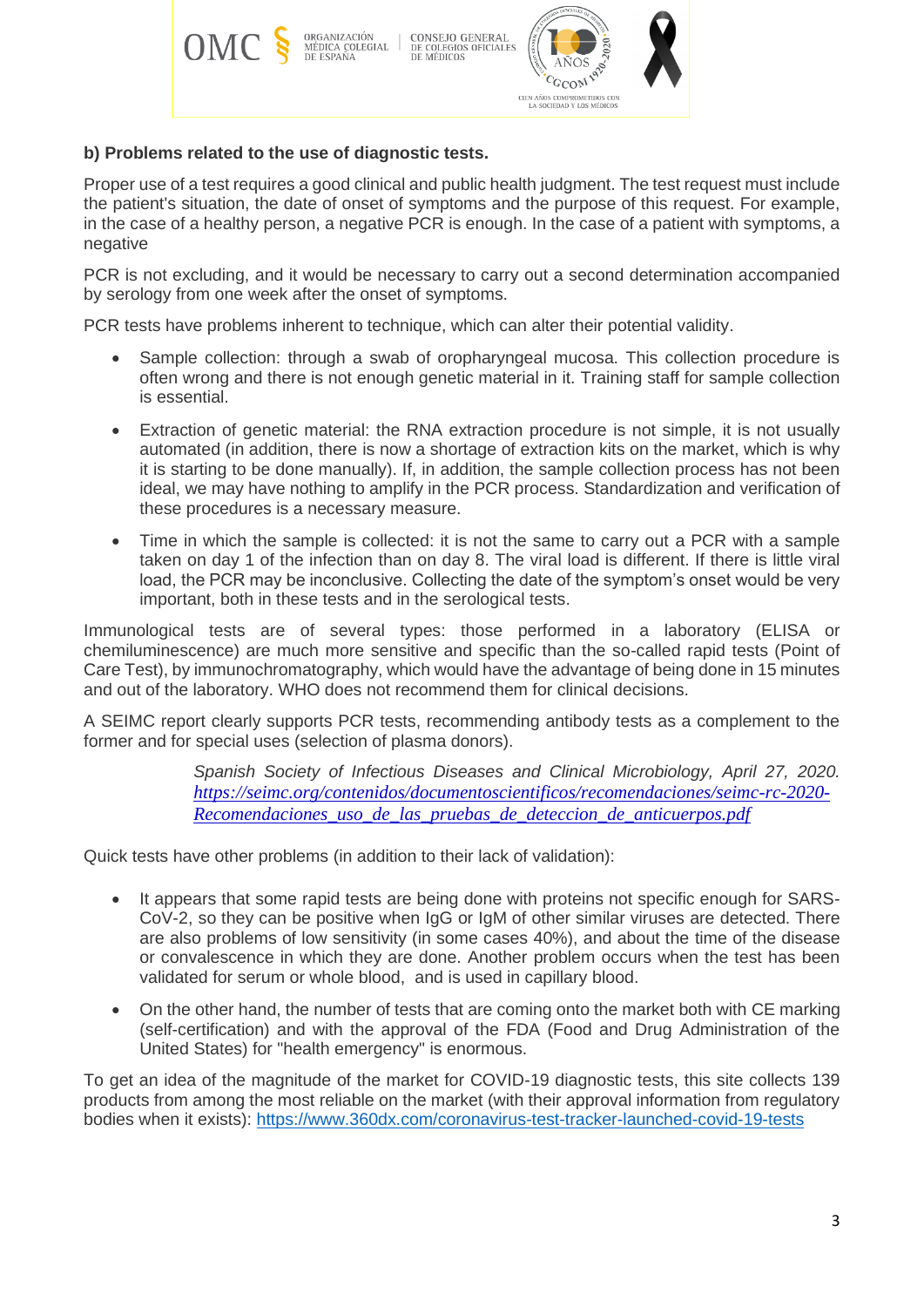

### **c) The need for intelligence and organization in the NHS to handle the challenge of diagnostic tests; The need for a NHS Technical Commission.**

As there is a NHS multiple and uncoordinated purchasing function, different institutions and entities are acting without systematically sharing information and experiences. It is particularly important that information about ineffective brands and lots that may arise in certain places is circulated among all the NHS institutions, to investigate if it is true, and to make decisions about their acquisition and use

in general. This would facilitate the use of purchasing systems for the NHS for a series of validated commercial reagents with a maximum price, which would simplify contracting, would improve prices and guarantee qualities.

From a National Health System point of view, there should be some kind of authority (a **commission of experts with a broad regional base**) that actively shares all the information available on the diagnostic tests they know and have experienced.

These aspects are particularly important:

- a) evidence discarded due to clear low quality;
- b) clinical accuracy of tests in use;

c) preliminary results available in antibody tests in healthcare professionals that have not had symptoms since the beginning of the epidemic;

d) update on new tests and their quality.

The technical information generated would be transferred to the central and autonomous health authorities.

*It should be noted that there is a report of April 24 on the interpretation of COVID-19 diagnostic tests, which can provide a reference to their indication, use and interpretation.*

*[https://www.mscbs.gob.es/en/profesionales/saludPublica/ccayes/alertasActual/nCov-](https://www.mscbs.gob.es/en/profesionales/saludPublica/ccayes/alertasActual/nCov-China/documentos/INTERPRETACION_DE_LAS_PRUEBAS.pdf)[China/documentos/INTERPRETACION\\_DE\\_LAS\\_PRUEBAS.pdf](https://www.mscbs.gob.es/en/profesionales/saludPublica/ccayes/alertasActual/nCov-China/documentos/INTERPRETACION_DE_LAS_PRUEBAS.pdf)*

#### **d) Prevention of misuse in diagnostic resources for COVID-19.**

In a public health crisis, the population vision and the general interest must prevail. Scarce resources, in this case diagnostic equipments, must be at the service of priority actions to identify and treat patients, and prevent the spread of the epidemic.

We suggest four groups of high priority when using these scarce diagnostic resources:

1- Workers in health centres, socio-sanitary residences, control and disinfection tasks (police, UME, firemen), and home help services that may be in contact with patients affected by COVID-19.

*Argument: In addition to a predominance criterion of work safety, there would be another one of public utility: if a significant part of the spread of COVID-19 has occurred in contact with services and workers (nosocomial socio-sanitary infection), focus intervention at this node can be, in addition to fair, very effective.*